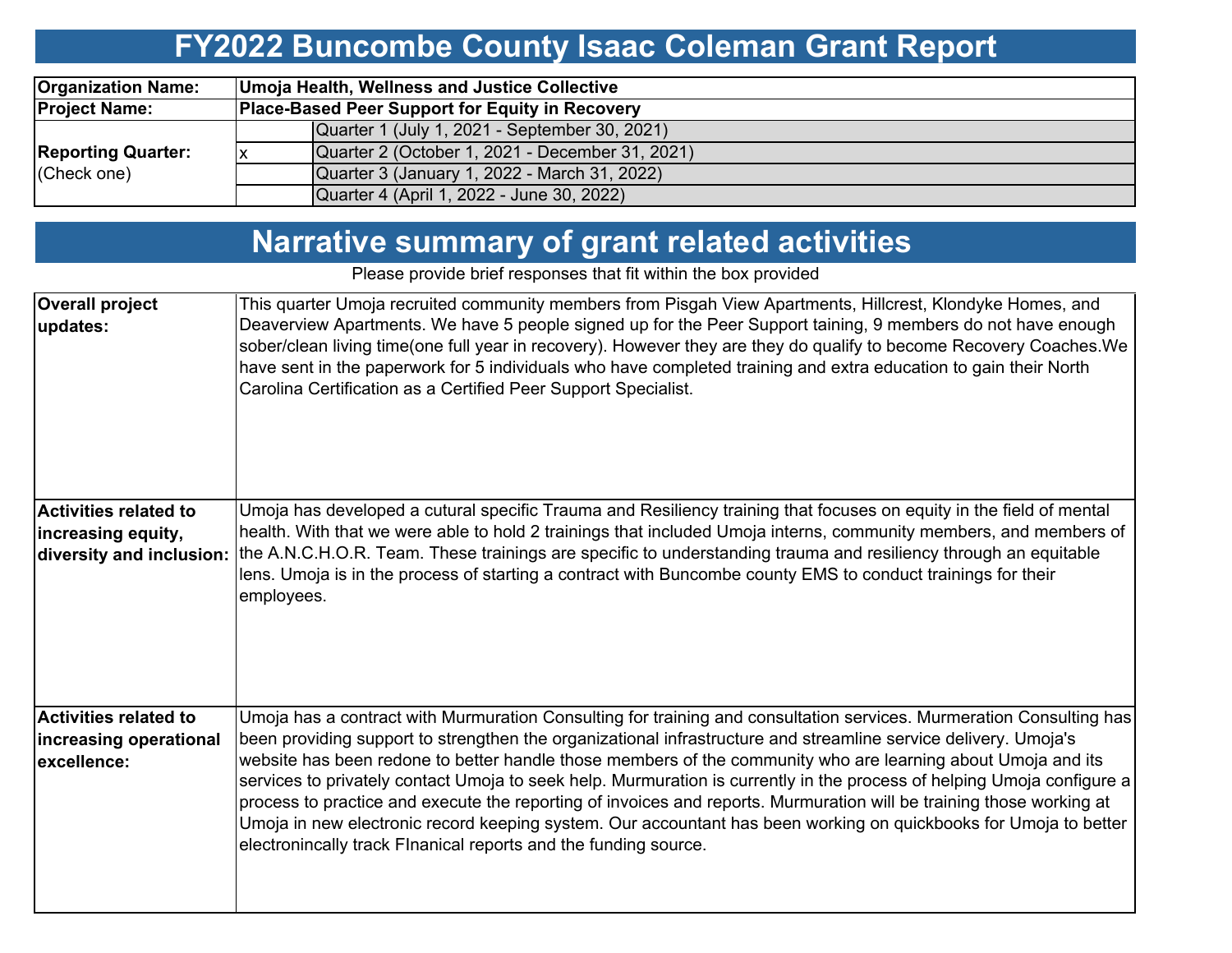# **FY2022 Buncombe County Isaac Coleman Grant Report**

| <b>Organization Name:</b> | Umoja Health, Wellness and Justice Collective          |                                                 |  |  |  |  |  |  |
|---------------------------|--------------------------------------------------------|-------------------------------------------------|--|--|--|--|--|--|
| <b>Project Name:</b>      | <b>Place-Based Peer Support for Equity in Recovery</b> |                                                 |  |  |  |  |  |  |
|                           |                                                        | Quarter 1 (July 1, 2021 - September 30, 2021)   |  |  |  |  |  |  |
| <b>Reporting Quarter:</b> |                                                        | Quarter 2 (October 1, 2021 - December 31, 2021) |  |  |  |  |  |  |
| (Check one)               |                                                        | Quarter 3 (January 1, 2022 - March 31, 2022)    |  |  |  |  |  |  |
|                           |                                                        | Quarter 4 (April 1, 2022 - June 30, 2022)       |  |  |  |  |  |  |

# **Progress toward annual goals**

|                                            | Please only include new data for the specific quarter |                  |                  |                  |                  |                 |
|--------------------------------------------|-------------------------------------------------------|------------------|------------------|------------------|------------------|-----------------|
| <b>Measure</b>                             | <b>Annual Goal</b>                                    | <b>Quarter 1</b> | <b>Quarter 2</b> | <b>Quarter 3</b> | <b>Quarter 4</b> | <b>Progress</b> |
| Number of Neighborhood-Based Service       |                                                       |                  |                  |                  |                  |                 |
| Learning Interns                           | 14                                                    | 5                | 5                |                  |                  | 10              |
| Number of Intercommunity Health and Equity |                                                       |                  |                  |                  |                  |                 |
| Service Learning Interns                   |                                                       |                  |                  |                  |                  | 4               |
| Number of community support sessions       |                                                       |                  |                  |                  |                  |                 |
| organized by Service Learning Interns      | 48                                                    | 13               | 9                |                  |                  | 22              |
| Number of community-led projects organized |                                                       |                  |                  |                  |                  |                 |
| with support from Service Learning Interns | 16                                                    |                  | 6.               |                  |                  | 13              |
|                                            |                                                       |                  |                  |                  |                  |                 |
|                                            |                                                       |                  |                  |                  |                  |                 |

**Comments:**